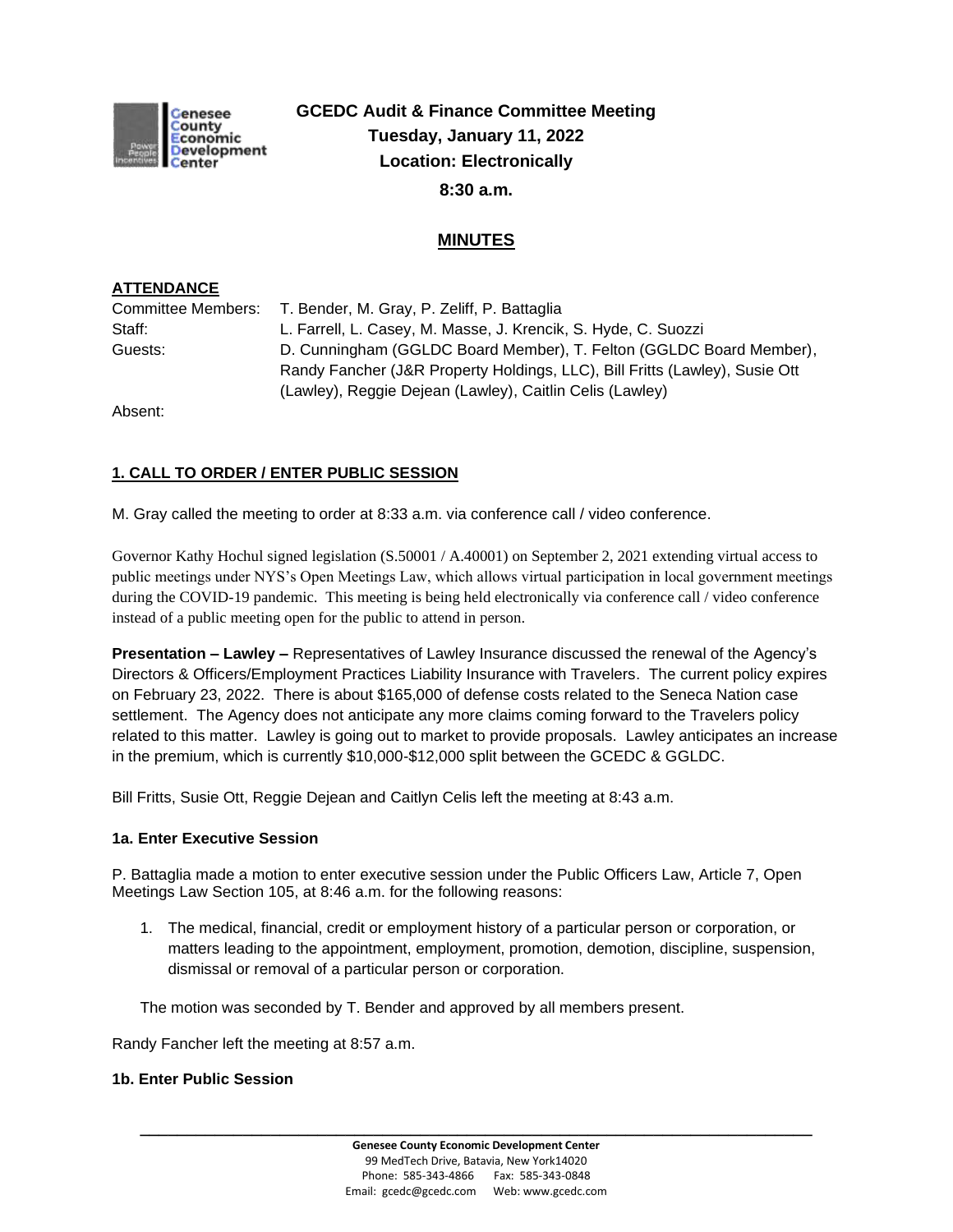P. Battaglia made a motion to enter back into public session at 9:29 a.m., seconded by T. Bender and approved by all members present.

#### **2. Chairman's Report & Activities**

**2a. Agenda Additions / Other Business** – Nothing at this time.

**2b. Minutes: November 30, 2021** 

**P. Zeliff made a motion to approve the November 30, 2021 minutes; the motion was seconded by T. Bender. Roll call resulted as follows:**

| P. Battaglia | - Yes |
|--------------|-------|
| M. Grav      | - Yes |
| T. Bender    | - Yes |
| P. Zeliff    | - Yes |
|              |       |

**The item was approved as presented.**

#### **3. DISCUSSIONS / OFFICIAL RECOMMENDATIONS OF THE COMMITTEE:**

**3a. November 2021 Financial Statements -** L. Farrell reviewed with the Committee the significant items of the November 2021 long form financial statements and noted the following:

- On the balance sheet, grants receivable decreased. We received \$27,000 from National Grid, which was a reimbursement for 50% of the GLS contract.
- Another change on the balance sheet is accrued expenses related to the accrual of the NYS retirement payments. This invoice was paid in December and came in higher than anticipated at 104% of budget.
- On the operating fund, we collected \$129,000 in project origination fees. We closed on the Gateway GS project.
- For expenditures we should be at 92% of budget, which we are at or under budget for most line items.
- Project origination fees are \$3.1 million YTD.
- On the other funds, there is normal monthly activity.
- There is no STAMP grant activity because no GURFs were completed in November.

**T. Bender made a motion to recommend to the full Board the approval of the November 2021 Financial Statements as presented; the motion was seconded by P. Battaglia. Roll call resulted as follows:**

- P. Battaglia Yes
- M. Gray Yes
- T. Bender Yes
- P. Zeliff Yes

**The item was approved as presented.**

**\_\_\_\_\_\_\_\_\_\_\_\_\_\_\_\_\_\_\_\_\_\_\_\_\_\_\_\_\_\_\_\_\_\_\_\_\_\_\_\_\_\_\_\_\_\_\_\_\_\_\_\_\_\_\_\_\_\_\_\_\_\_\_\_\_\_\_\_\_\_\_\_**